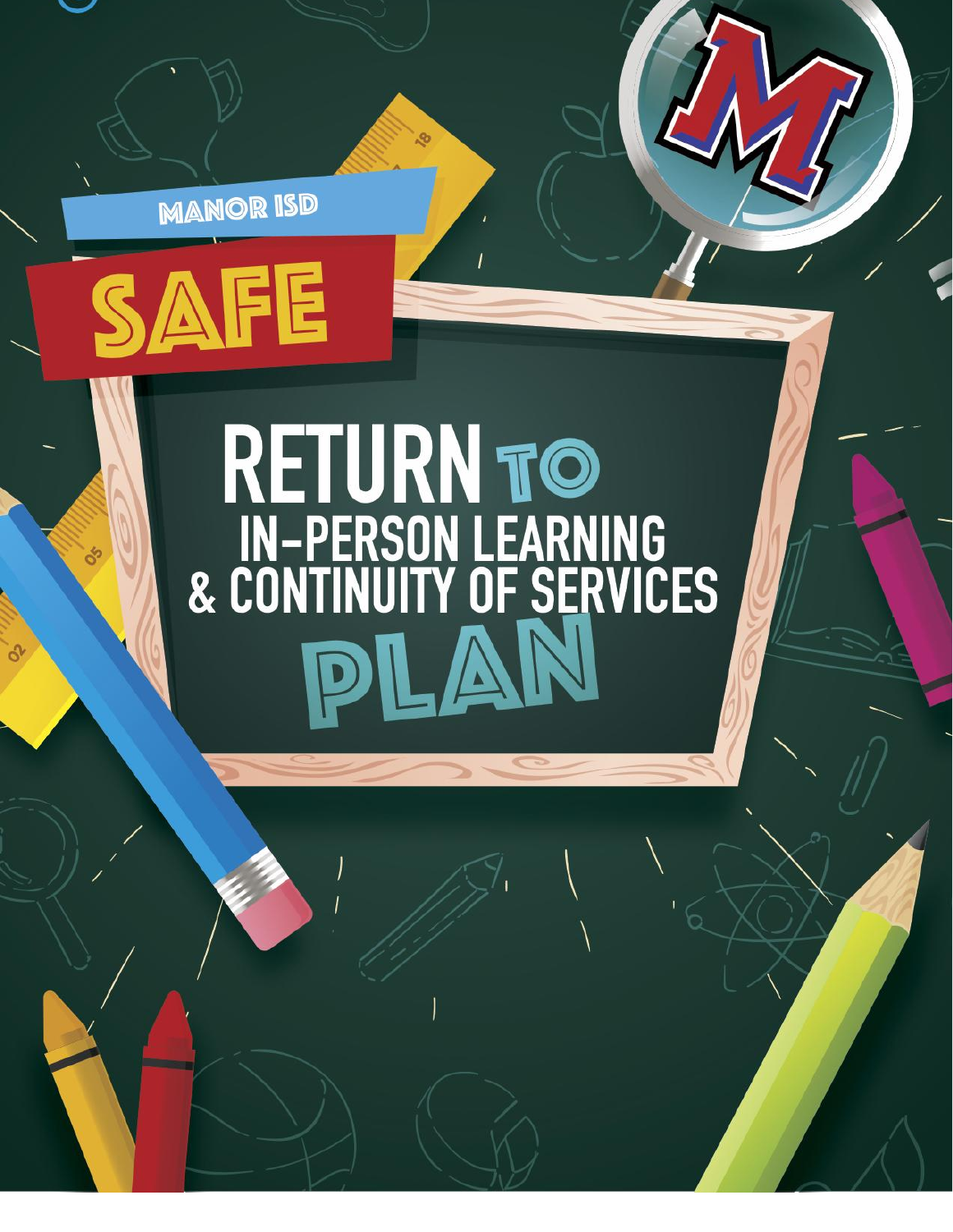

Dear Manor ISD Family,

I am excited to welcome you to the 2021-2022 school year! As Manor ISD plans for the 2021-22 school year, we are committed to keeping all members of our community well informed! Travis County has initiated a widespread vaccination effort that has resulted in 70% first doses in the county. It is our hope that school can look a bit more "normal" this fall.

MISD continues to receive guidance from Austin Public Health, Centers for Disease Control and Prevention, and the Texas Education Agency. These recommendations and guidance are subject to change as the COVID-19 pandemic evolves. As such, information in this document may be updated, revised, or changed based on COVID-19 risk levels. What we have discovered and learned thus far during the COVID-19 pandemic has helped to mitigate the spread and prevent further outbreaks.

Our commitment to our scholars and families is to continue to provide support and guidance in navigating the academic, social, and emotional effects of COVID-19. Our Safe Return to In-Person Instruction and Continuity of Services Plan is aimed at helping each of our scholars to accelerate learning and ensuring the well-being of the Whole Child. MISD teachers, nurses, aides, custodians, food service staff, bus drivers, administrators, front office staff, and others have worked tirelessly to implement prevention measures to keep scholars safe.

We know that many may be feeling "COVID fatigue". We cannot let our guard down and we must continue to be vigilant because COVID-19 is still prevalent in our community. We understand that the operational and prevention measures for the 2021-22 school year may look different, and we want to reassure you that we will continue to practice and use the preventative measures as well as implement any new recommendations from the local health authorities.

Additionally, our measures may vary based on the level of spread in the community. These preventative measures are going to be especially critical at our elementary schools given these particular scholars are not yet eligible for the COVID-19 vaccinations.

Information regarding COVID-19, Safe Return to In-Person Instruction and Continuity of Services Plan, district guidance, as well as other vital information can be found at [https://www.manorisd.net/.](https://www.manorisd.net/) Manor ISD reserves the right to adjust the information within this document at any time.

Respectfully, Dr. André D. Spencer Superintendent of Schools Manor ISD #ScholarsFirst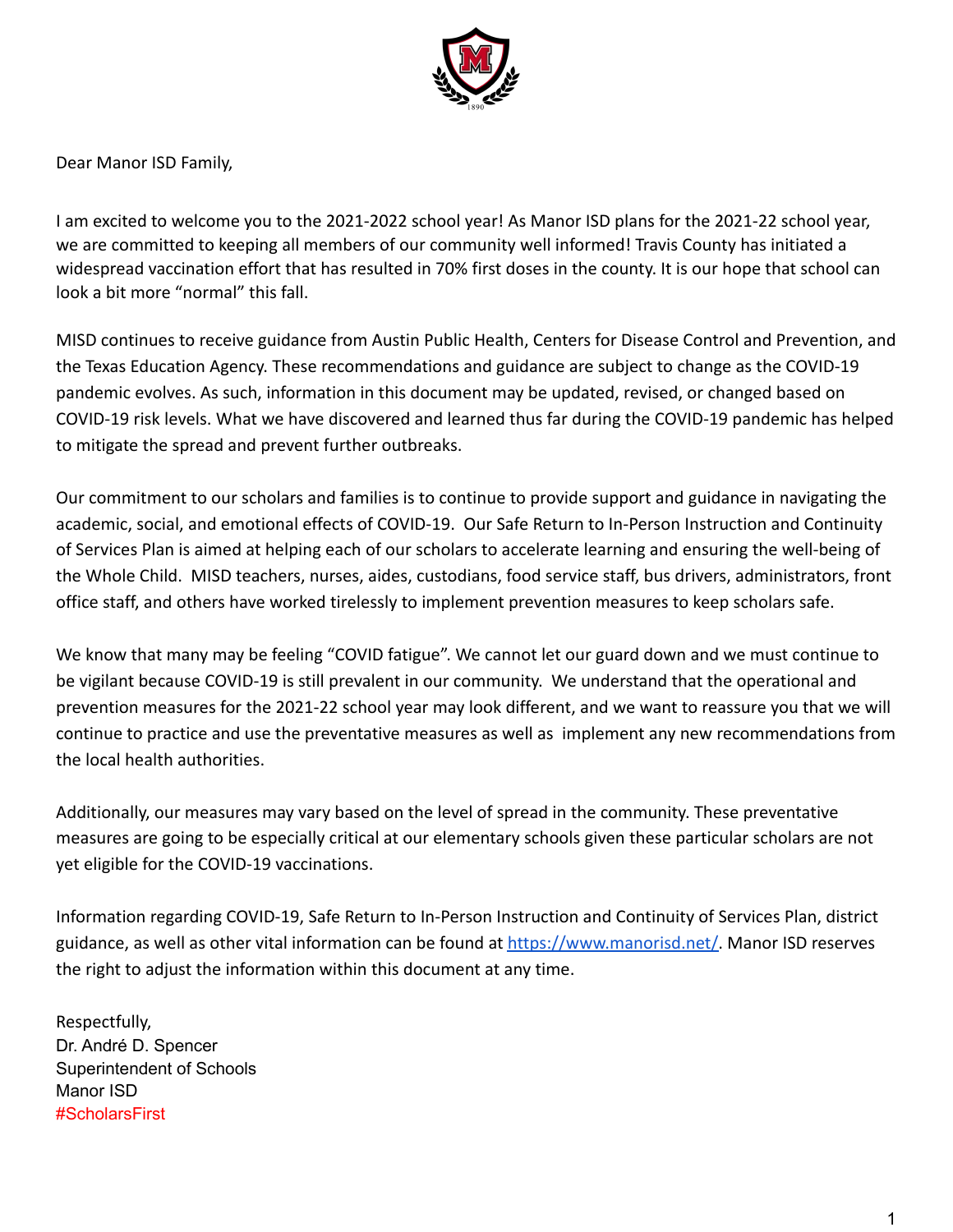### **KEY POINTS OF CONTACTS**

**Dr. André D. Spencer, Superintendent** 512-278-4002 [Andre.Spencer@manorisd.net](mailto:Andre.Spencer@manorisd.net)

**Dr. Tajah M. Gross, Chief Equitable Innovation Officer** 512-278-4074 [Tajah.Gross@manorisd.net](mailto:Tajah.Gross@manorisd.net)

Michele McKinley, Executive Director of Special Programs 512-278-4400 [Michele.McKinley@manorisd.net](mailto:Michele.McKinley@manorisd.net)

Erica Hill, Director of College, Career, and Military Readiness 512-278-4454 [Erica.Hill@manorisd.net](mailto:Erica.Hill@manorisd.net)

Mayra Hernandez, Director of The Whole Child, Community Partnerships, and Engagement 512-278-4462 [Mayra.Hernandez@manorisd.net](mailto:Mayra.Hernandez@manorisd.net)

> Anastasia Mirelez, Director of Truancy Prevention [anastasia.mirelez@manorisd.net](mailto:anastasia.mirelez@manorisd.net)

Ramon Diaz, Coordinator- Social Emotional Learning [Ramon.Diaz@manorisd.net](mailto:Ramon.Diaz@manorisd.net)

> Dr. Bethany Logan, Director of Fine Arts 512-278-4433 [Bethany.Logan@manorisd.net](mailto:Bethany.Logan@manorisd.net)

Dr. Oscar Garcia, Director of Guidance and Counseling 512-278-4452 [Oscar.Garcia@manorisd.net](mailto:Oscar.Garcia@manorisd.net)

Diana Rios-Rodriguez, MSN, BSN, RN, Interim Director of Health and Wellness 512-278-4093 [Diana.Riosrodriguez@manorisd.net](mailto:Diana.Riosrodriguez@manorisd.net)

> **Joe Mendez, Chief Operations Officer** 512-278-4016 [Joe.Mendez@manorisd.net](mailto:Jose.Mendez@manorisd.net)

Ryan Cengel, Director of Food & Nutrition Services 512-278-4081 [Ryan.Cengel@manorisd.net](mailto:Ryan.Cengel@manorisd.net)

> Director of Transportation Point of Contact: James McDonald 512-278-4084 [James.McDonald@manorisd.net](mailto:James.McDonald@manorisd.net)

Anthony Swain, Director of Athletics 512-278-4820 [Anthony.Swain@manorisd.net](mailto:Anthony.Swain@manorisd.net)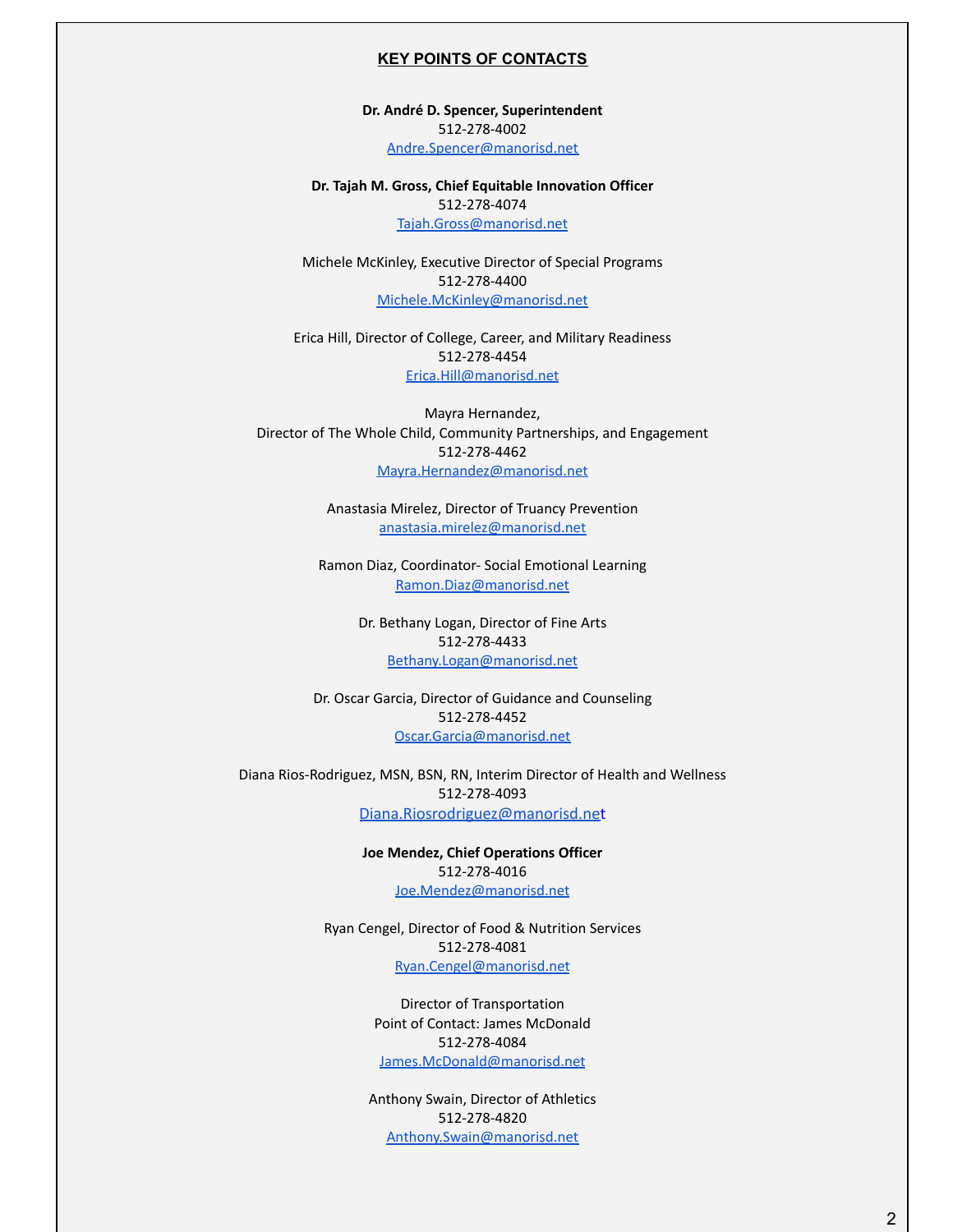Interim Director of Technology Point of Contact: Wayne Fulton 512-278-4990 [Wayne.Fulton@manorisd.net](mailto:Wayne.Fulton@manorisd.net)

**Michael Perkins, Chief Schools Officer** 512-278-4421 [Michael.Perkins@manorisd.net](mailto:Michael.Perkins@manorisd.net)

**Alejandro Góngora, Chief Academics Officer** 512-278-4467 [Alejandro.Gongora@manorisd.net](mailto:Alejandro.Gongora@manorisd.net)

Shawna Clouser, Director of Instructional Services - Elementary 512-278-4034 [Shawna.Clouser@manorisd.net](mailto:Shawna.Clouser@manorisd.net)

Valerie Torres-Solis, Director of Instructional Services - Secondary 512-278-4469 [Valerie.TorresSolis@manorisd.net](mailto:Valerie.TorresSolis@manorisd.net)

Darrell Baty, Executive Director of Research, Data, and Accountability 512-278-4973 [Darrell.Baty@manorisd.net](mailto:Daryl.Baty@manorisd.net)

> Erica Galindo, Director of Multilingual Education 512-278-4457 [Erica.Galindo@manorisd.net](mailto:Erica.Galindo@manorisd.net)

> > **Jeff Solomon, Chief Financial Officer** 512-278-4020 [Jeff.Solomon@manorisd.net](mailto:Jeff.Solomon@manorisd.net)

**Cleota Epps, Chief Human Capital Officer** 512-278-4000 [Cleota.Epps@manorisd.net](mailto:Cleota.Epps@manorisd.net)

Luis Guevara, Director of People and Culture [Luis.Guevara@manorisd.net](mailto:Luis.Guevara@manorisd.net)

Laura Krcmar, Interim Director of Employee Relations [Laura.Krcmar@manorisd.net](mailto:Laura.Krcmar@manorisd.net)

**Candice Cooper, Chief Communications Officer** [Candice.Cooper@manorisd.net](mailto:Candice.Cooper@manorisd.net) 512-278-4456

> **Clarence Yarbrough, Chief of Police** [Clarence.Yarbrough@manorisd.net](mailto:Clarence.Yarbrough@manorisd.net) 512-278-4379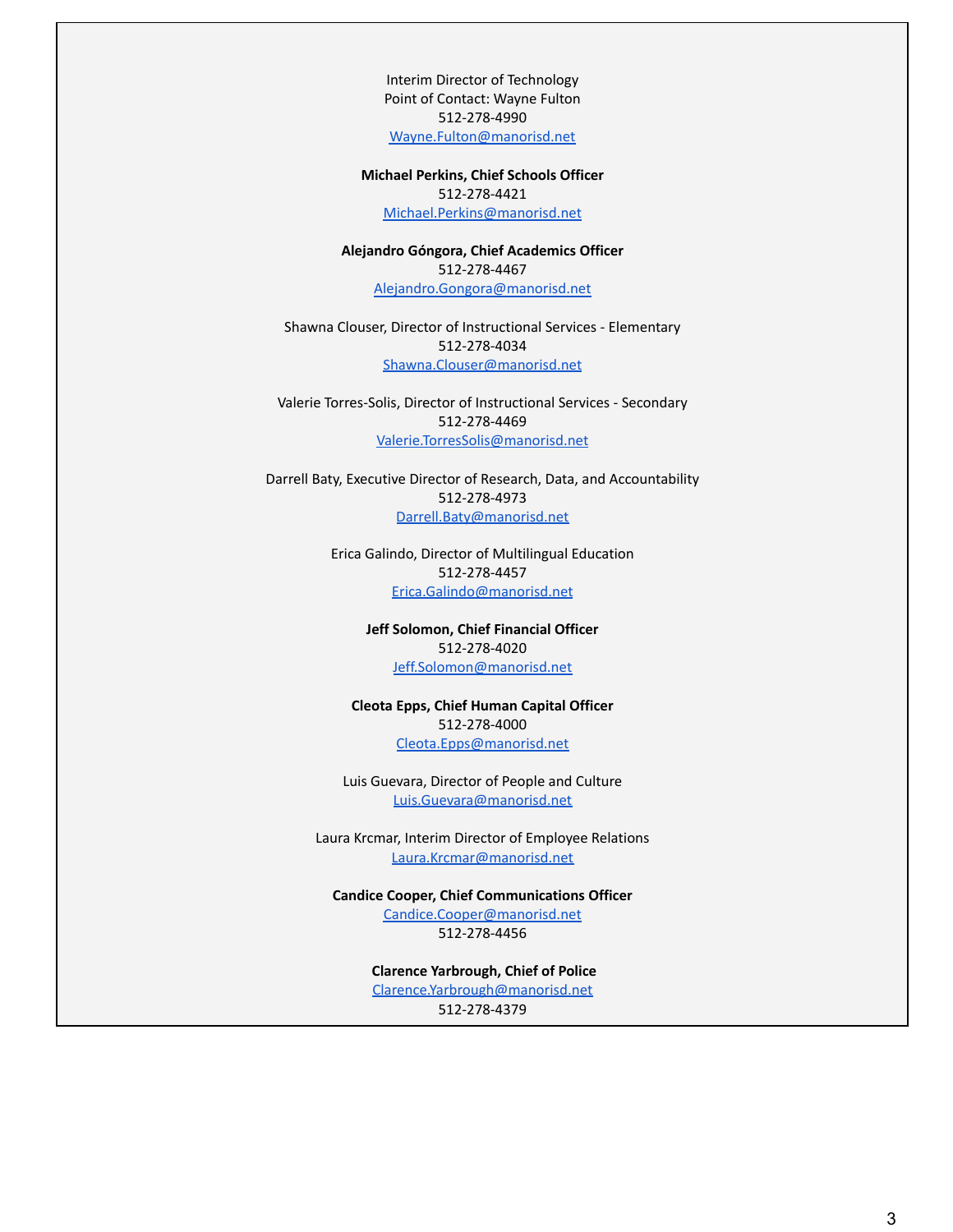# **Academics**

For the 2021-2022 school year, all instruction will take place in person. Please see specific grade level band configurations by campus:

| <b>Manor ISD School Campus</b>         | <b>Grade Level Bands</b> |
|----------------------------------------|--------------------------|
| Manor Elementary Early Learning Center | PreK 3 and PreK 4        |
| <b>Blake Manor Elementary</b>          | $K-6$                    |
| <b>Bluebonnet Trail Elementary</b>     | $K-6$                    |
| Decker Elementary                      | $K-6$                    |
| Lagos Elementary                       | $K-5$                    |
| Oak Meadows Elementary                 | $K-6$                    |
| Presidential Meadows Elementary        | $K-5$                    |
| <b>Pioneer Crossing Elementary</b>     | $K-6$                    |
| ShadowGlen Elementary                  | $K-5$                    |
| Decker Middle School                   | $6 - 8$                  |
| <b>Manor Middle School</b>             | $7 - 8$                  |
| Manor New Tech Middle School           | $6 - 8$                  |
| Manor High School                      | $9 - 10$                 |
| Manor Senior High School               | $11 - 12$                |
| Manor Early College High School        | $9 - 12$                 |
| Manor New Tech High School             | $9 - 12$                 |
| Manor Excel Academy                    | $10 - 12$                |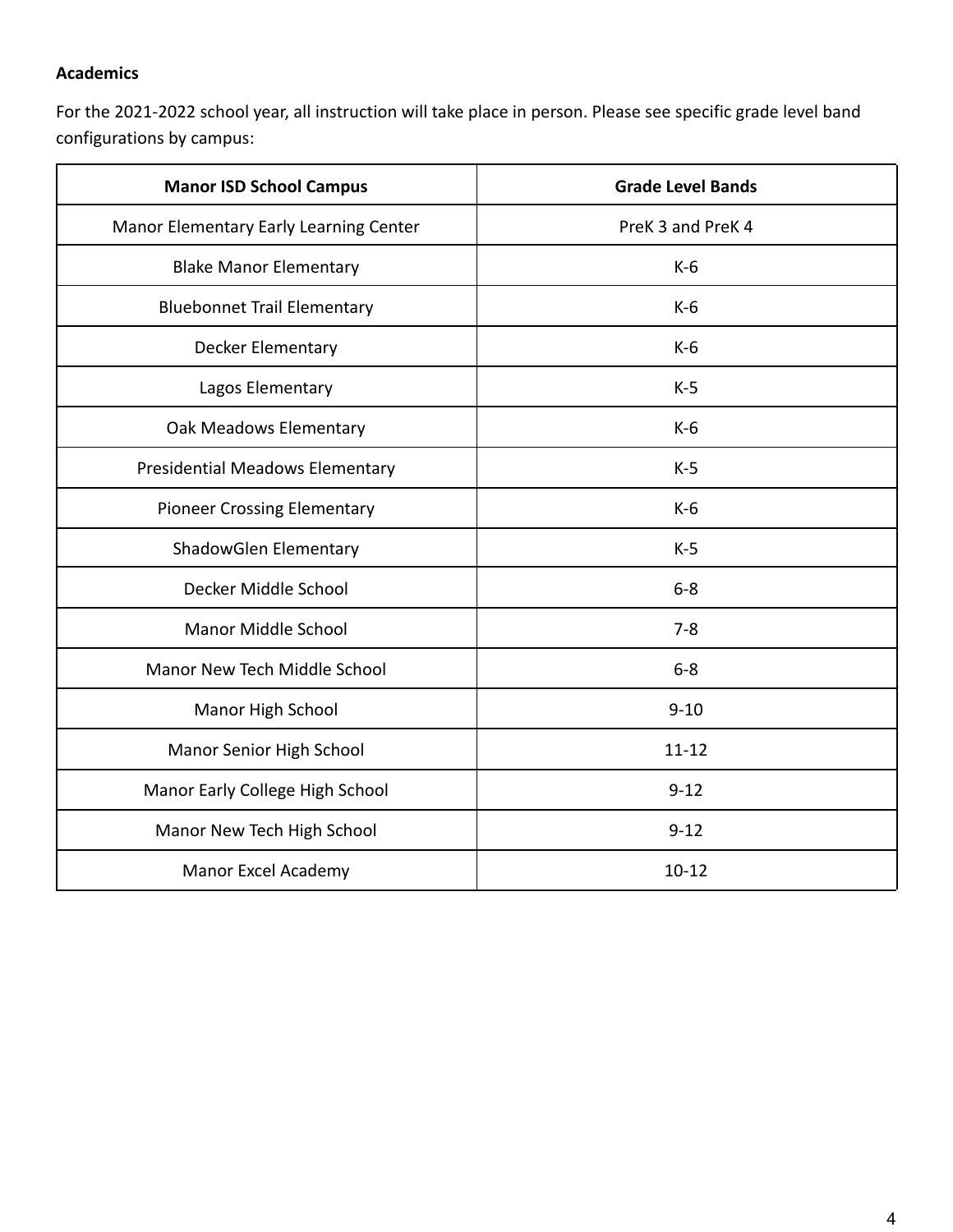### **MISD Bell Schedules**

| <b>Manor ISD School Campus</b>                 | <b>Bell Schedule</b>  |
|------------------------------------------------|-----------------------|
| Manor Early Elementary Learning Center (MEELC) | 7:15 am - 2:15 pm     |
| <b>Elementary Schools</b>                      | 7:30 am - 3:00 pm     |
| Middle Schools                                 | $8:25$ am $-3:55$ pm  |
| Manor New Tech High School                     | $8:25$ am - $3:55$ pm |
| Manor High School                              | $9:15$ am $-$ 4:50 pm |
| Manor Early College High School                |                       |
| Manor Senior High School                       |                       |
| Manor Excel Academy/Manor Alternative Program: |                       |

### **Scholar Transitions, Arrival & Dismissal**

### **Transitions between Classes**

Markings will remain on the floors and sidewalks as physical guides to create one-way routes during transitions.

K through 2nd elementary scholars will stay in their designated homerooms for all core classes. For departmentalized classes, scholars will be dismissed for transition in accordance with social distancing protocols. There will be clear markings on the floor for direction and teachers will be standing at the doorway to their classrooms in order to assist with hall monitoring, while scholars social distance during the transition.

In middle schools and high schools, there will be clear markings on the floor for direction and teachers will be standing at the doorway to their classrooms in order to assist with hall monitoring.

Bathroom use will be limited during transitions depending on the campus layout. For safety precautions, we ask that scholars check in with their teachers to receive a restroom pass. Restroom and hand hygiene breaks will be scheduled.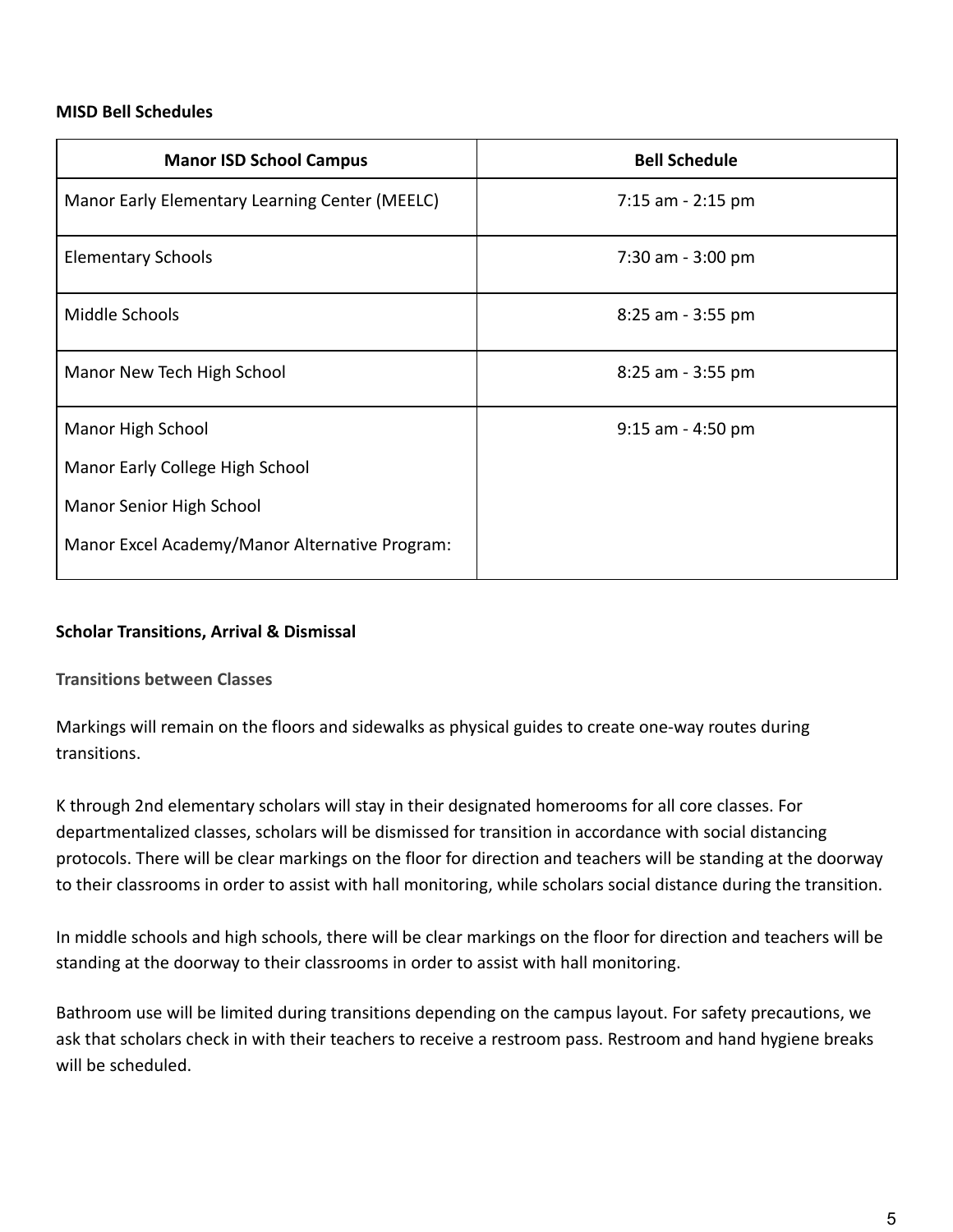# **Entering/Exiting Schools**

To protect scholars' safety all scholars will enter and exit each building through limited entry and exit points, depending on their transportation for arrival and dismissal.

Family members should not leave their vehicles when picking up or dropping off scholars during arrival and dismissal. Family members will be allowed in the building with prior approval from campus administration. Family members will not be allowed to eat with their scholars due to lack of vaccine availability among our elementary scholars.

We strongly encourage parents and guardians to schedule virtual meetings with their teachers and administrators for safety. Parents/guardians may schedule meetings with administrators by contacting the front office at their respective school campus to schedule an in person appointment.

# **Dismissal Protocol**

Scholars will have a staggered release to ensure social distancing protocols are followed. Car riders and walkers will be dismissed first. All parents must remain in their vehicles during car rider dismissal. No one will be allowed into the building until all scholars have been dismissed. Bus riders will be dismissed by route.

### **School Supplies**

School supplies should and will not be shared with other scholars to prevent the spread and/or cross-contamination. If scholars are rotating through stations, scholars should be provided with the opportunity to sanitize their hands prior to moving onto the next station. Scholars may also bring their own hand sanitizer if they have a sensitivity to the district-provided sanitizer.

### **Attendance and Grades**

[2021-2022 Academic Calendar:](https://www.manorisd.net/site/default.aspx?PageType=3&DomainID=4&ModuleInstanceID=1600&ViewID=6446EE88-D30C-497E-9316-3F8874B3E108&RenderLoc=0&FlexDataID=11069&PageID=1) The Academic Calendar includes the number of instructional days/minutes, grading periods, assessment dates, and scholar and staff holiday dates. Scholars are expected to attend school at an attendance rate of 90% or higher.

Grading policies are located on each school campus website in the Student Handbook.

All scholars must report to campus and be present in the building in order to be counted for attendance. *There is no longer a remote attendance option.*

Manor ISD also continues to await guidance from TEA on attendance coding for scholars that are directed to be quarantined by the school district in accordance with Austin Public Health Guidelines. Scholars who are directed to quarantine due to COVID-19 will participate in asynchronous instruction for the duration of the quarantine period. Scholars will also access instruction and assignments through their Learning Management System (SeeSaw, Google Classroom, or ECHO).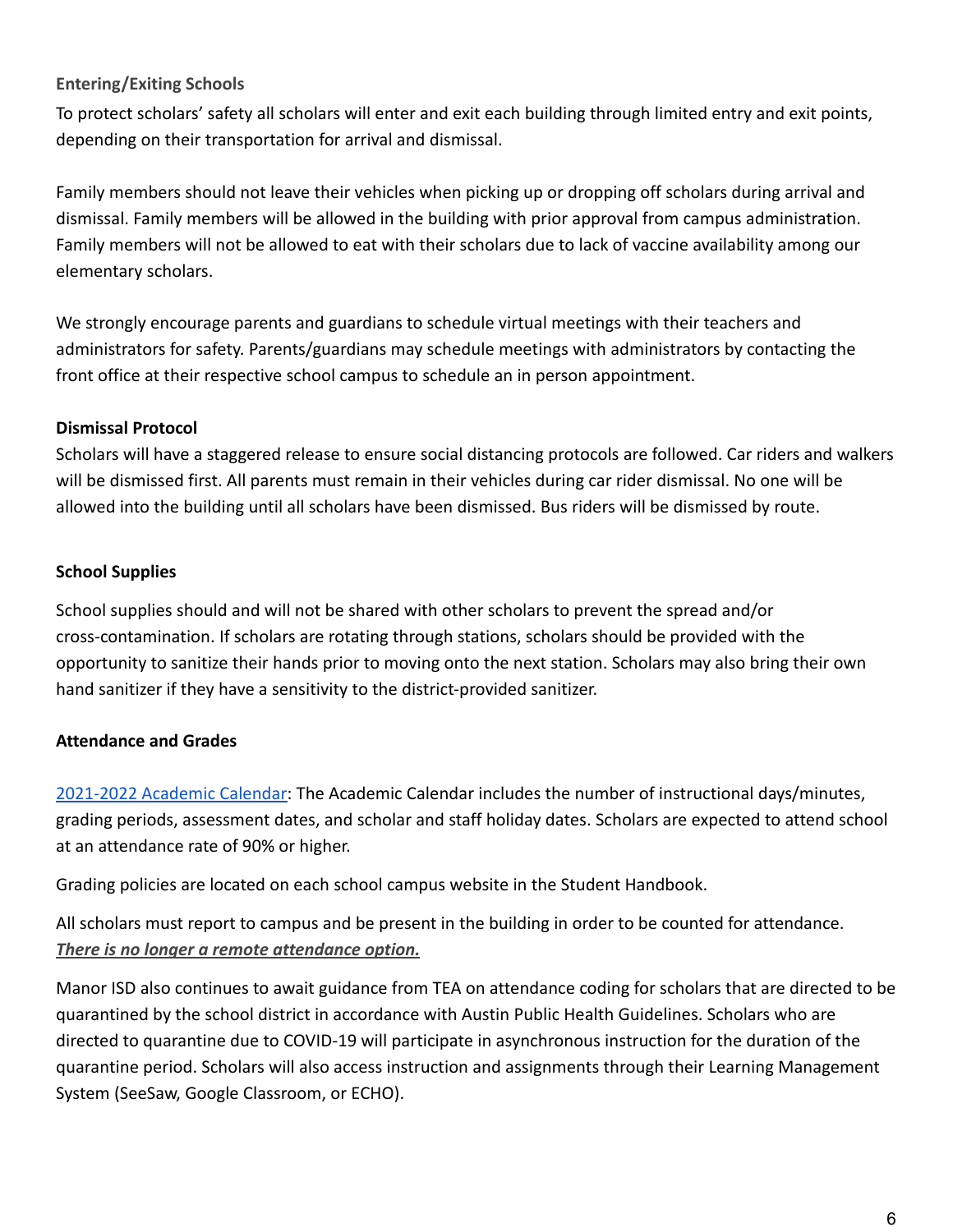# **Athletics & Extracurricular Activities**

All scholars are required to complete the Rank One paperwork and have an up-to-date physical yearly.

All scholars must continue to screen for COVID-19 symptoms and refrain from participating if symptomatic. If scholars become symptomatic before, during or after practice or rehearsals, notify the coach or director immediately.

At this time, we will offer athletics and extracurricular activities in the Fall and Spring semesters. It remains possible that some or all of our Athletic and Fine Arts seasons may be changed or shortened. These decisions are also subject to change during the season depending on the status of COVID-19 in our state and region.

Due to the continued COVID 19 pandemic, Manor ISD will continue to utilize an *online ticket* sales platform.

University Interscholastic League Guidance can be found at [2021-2022 UIL COVID-19 Risk Mitigation](https://www.uiltexas.org/policy/2021-22-policy-info/2021-2022-uil-risk-mitigation-guidelines) [Guidelines](https://www.uiltexas.org/policy/2021-22-policy-info/2021-2022-uil-risk-mitigation-guidelines).

The following policies and procedures must be followed during re-entry:

- Hand Sanitizer: We will provide hand sanitizer and wipes for scholars and teachers.
- Masks: This will be optional and must be provided by the family.
- Water and Food: scholars will be required to bring their own water and will not be allowed to share water or food with other scholars.

### **Central Office COVID-19 Visitor Procedures**

Masks will be optional and available if you would like to request one. We ask that all visitors please self-screen and monitor for any COVID-19 like symptoms and refrain from visiting if you are sick. Unvaccinated visitors and immune compromised visitors are encouraged to wear a face covering.

### **Campus Visitors**

Masks will be optional. We ask that all visitors please self-screen and monitor for any COVID-19 like symptoms and refrain from visiting if you are sick. Unvaccinated visitors are encouraged to wear a face-covering (available on campus). All visitors will be required to provide proof of identification prior to entering the campus. Please note that the visitation guidance may change should there be a moderate to high COVID-19 community transmission rate.

- All direct service providers will be allowed to access their designated school campus(es) and will comply with Manor ISD school visitor protocols.
- If any direct service provider should begin to exhibit signs or symptoms during their time on campus, we ask that they notify the school campus principal or designee and leave the school premises immediately.
- Report any positive COVID-19 test results to the school campus principal or designee. Please note that all health information is protected health information (PHI), and will only be shared with the District Risk Management Coordinator and the Interim Director of Health and Wellness.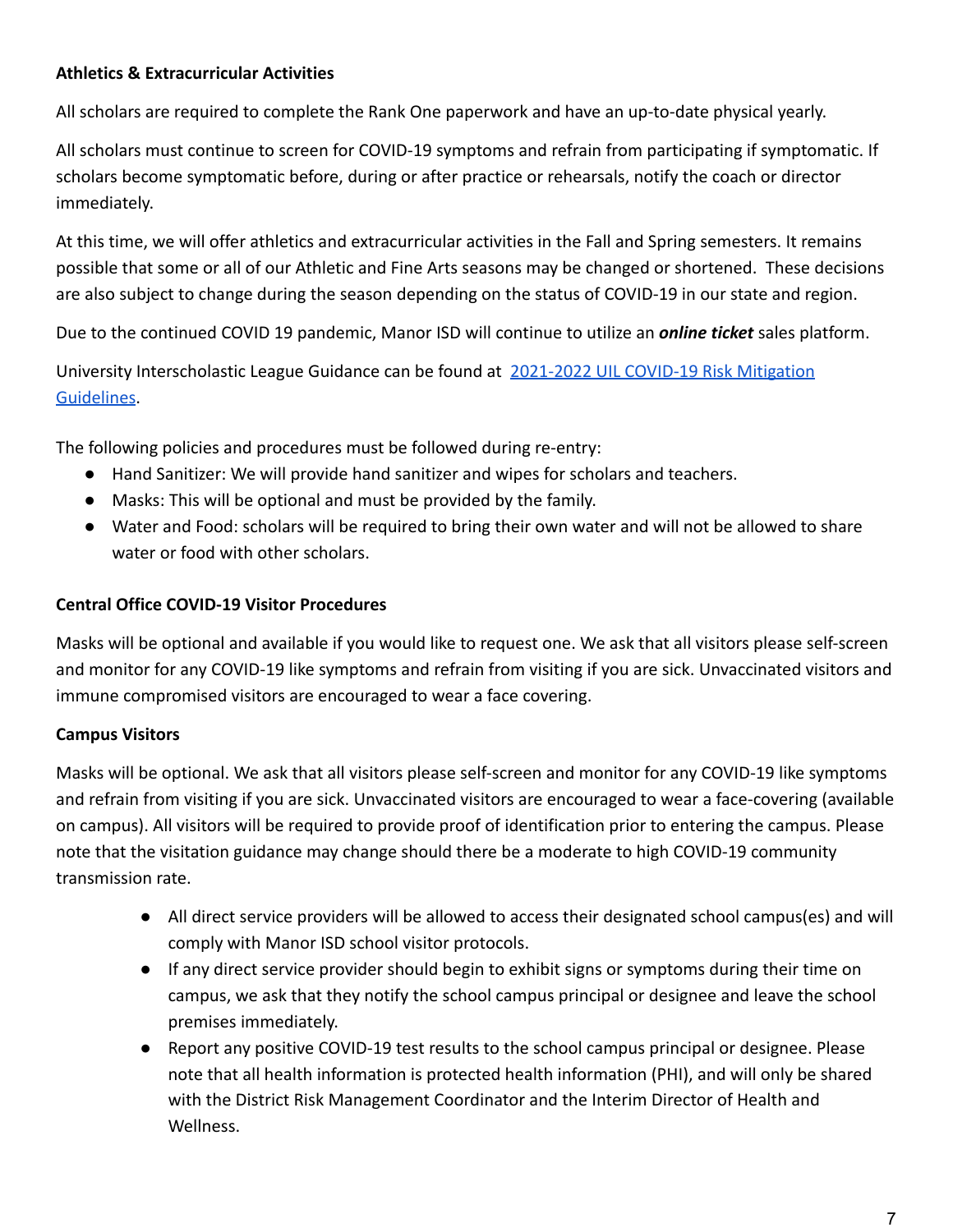### **Mentors and Volunteers Campus Visits**

Until further notice, mentors and volunteers will not be permitted to visit or assist on campuses. Manor ISD will continue to monitor the level of spread in the community and will utilize the [Austin Public Health](https://www.austintexas.gov/page/covid-19-risk-based-guidelines) Risk [Based Guidelines](https://www.austintexas.gov/page/covid-19-risk-based-guidelines) and will resume visits when the community is in Stage 2.

All volunteers, mentors, and student interns must submit an application and complete a background check in accordance with the guidance set forth by the Manor ISD Police Department.

Each school campus Parent Liaison will communicate and notify the volunteer once their application is approved.

The use of masks will be optional. Unvaccinated volunteers are encouraged to wear a face covering. We also ask that all volunteers please self-screen and monitor for any COVID-19 like symptoms and refrain from visiting if they are sick.

- If a mentor/volunteer should begin to exhibit signs or symptoms during their time on campus, we ask that they notify the campus administrator and leave the school premises immediately.
- Report any positive COVID-19 test results to the campus administrator. Please note that all health information is protected health information (PHI), and will only be shared with the District Risk Management Coordinator and the Interim Director of Health and Wellness.
- Mentor visits will remain virtual until further notice.

### **MISD Continuity of Services Plan**

Manor ISD will continue to provide wrap-around services for all scholars and staff who are in need of Health, Wellness, Mental Health Support, and/or referral to additional support services through mental health community agencies and partnerships. Comprehensive health services will also continue to be offered through the Manor Mustang Clinic.

### **Health & Wellness**

Manor ISD would like to encourage all scholars who are twelve years of age and older to get vaccinated. The COVID-19 vaccine is not a requirement to return to school. It is recommended due to it being the leading public health prevention strategy to end the COVID-19 pandemic.

Masks will be optional for scholars and staff this coming school year and this poses new challenges with the fall flu season potentially complicating the identification of COVID-19 cases. Our scholars and staff will continue to monitor for symptoms and are asked to remain at home if they should have any COVID-19 like symptoms. The Health and Wellness Department will continue to work diligently to ensure that all of our scholars and staff are safe and healthy while in school and at work.

Please note that if your scholar is visiting the campus nurse, they will be asked to wear a mask as a means of protecting themselves from any potentially infectious illness such as flu, the common cold, and/or COVID-19. As you are aware the symptoms of COVID-19 are similar to the allergies, colds, and flu, thus we want to ensure the safety of our scholars when they are in the health office.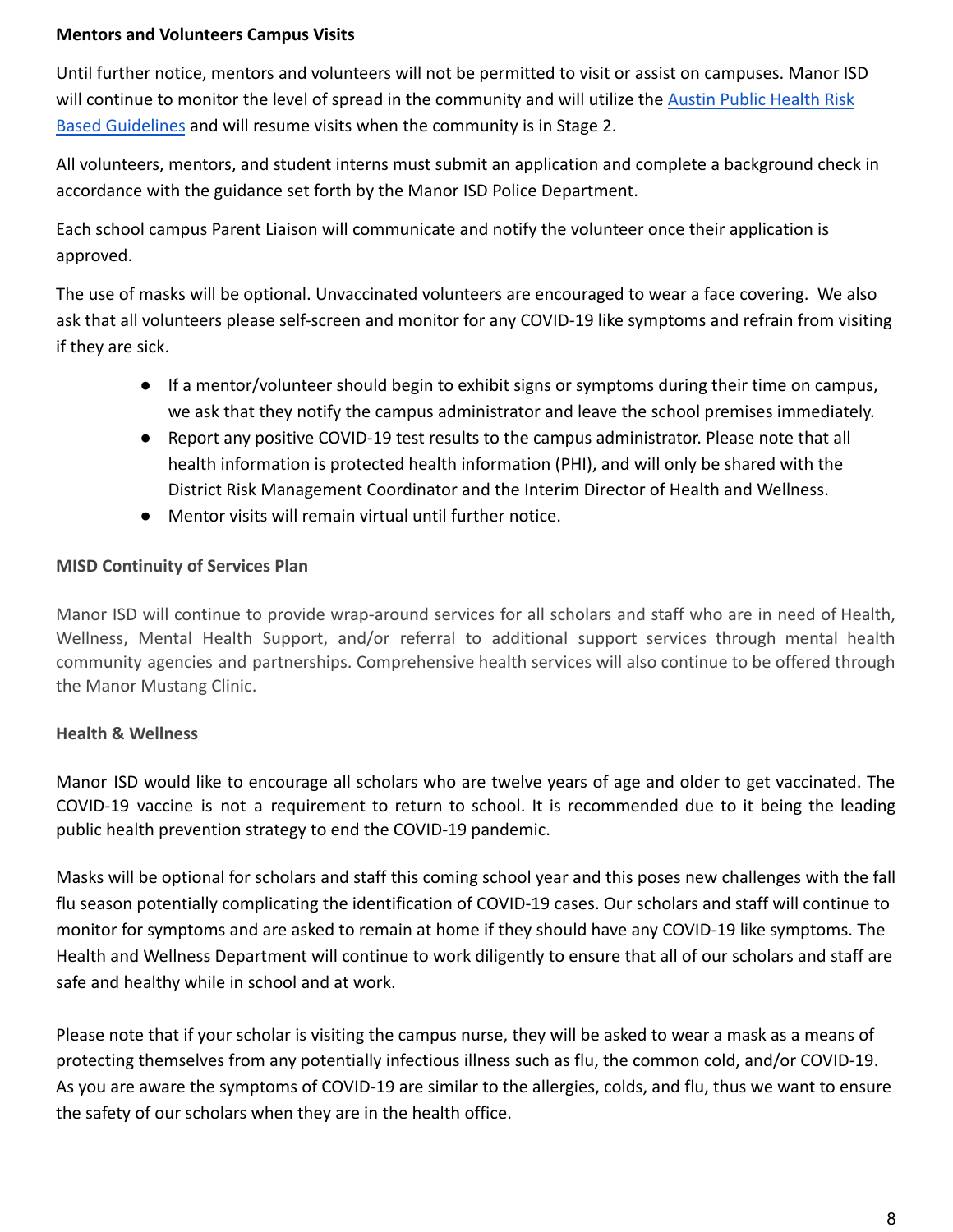Scholars that are receiving health related services; i.e. dental, counseling and evaluations, but not limited to these services provided, will be asked to wear a mask. The service provider will be asked to wear a mask to minimize the risk of spreading COVID-19.

The district will continue to implement and update our health and wellness protocols based on the level of spread in the community. As a district, we are aware that the virus continues to change and with these changes come modifications in our practice in schools to ensure the health and safety of our scholars.

# **Personal Protective Equipment (PPE)**

School campuses will be provided hand sanitizer, face masks, face shields, and desk shields (sneeze guards) as a layer of protection and to prevent the spread of the COVID-19 virus.

# **Handwashing**

- Hand sanitizer units will be stationed at the entrances and exits, throughout the buildings, in every classroom and on the buses.
- scholars and staff will be instructed and regularly reminded about the importance of proper handwashing.
- Teachers may allow for more breaks to give scholars the opportunity to wash their hands, either at a classroom sink or in a restroom

# **COVID-19 Point of Contact**

Each school campus principals will identify a COVID-19 Point of Contact for parents and staff to contact regarding questions or concerns. In addition, this person will work closely with the nurse, communicate concerns and lessons learned related to COVID-19 contact tracing, preventive activities and response. You may access the list here: [COVID-19 Point of Contact](https://docs.google.com/spreadsheets/d/12A7eo5WMbOwjKSgqIQKbh-Rmx_ldsRE8yU4-lYtsa0Y/edit?usp=sharing).

# **COVID-19 Dashboard**

The COVID-19 [Dashboard](https://www.manorisd.net/Page/6257) has been posted on the district website to provide families, staff, and community with a transparent summary of COVID-19 cases and will be updated as needed based on cases reported. The Center for Disease Control (CDC) What to do if a Student Becomes Sick or Reports a New [COVID-19](https://www.cdc.gov/coronavirus/2019-ncov/community/schools-childcare/student-becomes-sick-diagnosis-flowchart.html) Diagnosis at [School](https://www.cdc.gov/coronavirus/2019-ncov/community/schools-childcare/student-becomes-sick-diagnosis-flowchart.html) (Qué hacer si un estudiante se enferma en la escuela o notifica un [diagnóstico](https://espanol.cdc.gov/coronavirus/2019-ncov/community/schools-childcare/student-becomes-sick-diagnosis-flowchart.html) nuevo de COVID-19) document has been provided and is posted on the district website. This document will provide you with the guidance on the steps the nurses will follow in the school based health clinic.

All school campus nurses will implement MISD Nurse [Walkthrough](https://docs.google.com/document/d/13Lyz3ugMcxhjt5nsYPVxNTh7i2s7B9uzM6Y40M3V_vY/edit?usp=sharing) Checklist protocols twice a day to ensure that all health and safety measures are in place and that common areas are being sanitized and disinfected throughout the day. In addition, all Health and Wellness staff will also be monitoring buses to ensure that hand sanitizer and masks are available.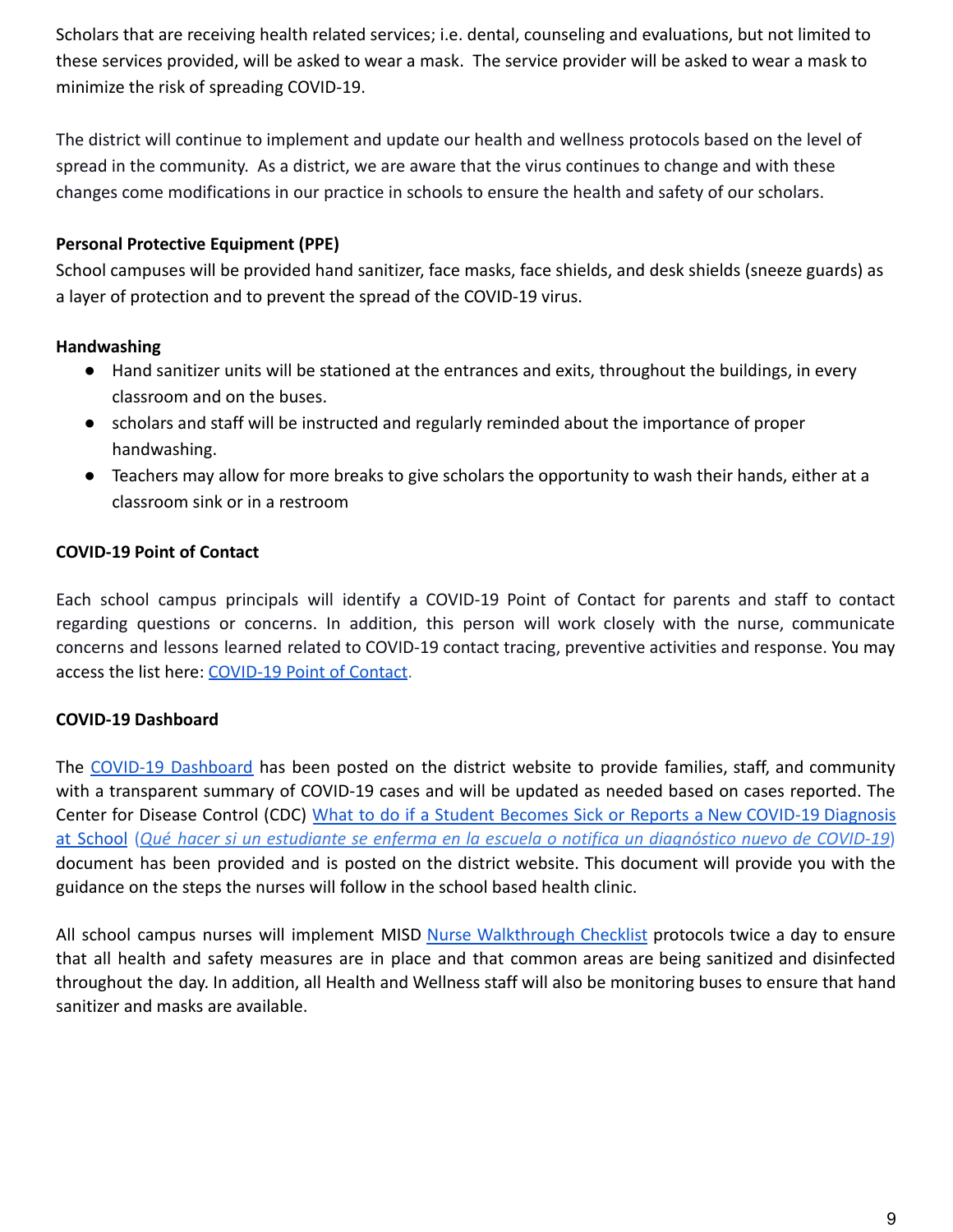### **Prescreening and Testing**

Parents must ensure they do not send their scholar(s) to school on campus if they have a temperature of 100 degrees Fahrenheit or greater if they have any of the COVID-19 symptoms or are lab-confirmed with COVID-19.

A Prescreening Attestation Document has been included with the school enrollment packet for parents to acknowledge that they have read and agreed with the document. Click on the link to see a copy of this document that can be found in Skyward Family Access [Pre Screening for Manor ISD scholars.](https://docs.google.com/document/d/14YjEwkD85SxGrT9HJjnBNG7koRTM4iml_CxCp1ZexjU/edit?usp=sharing)

Parents are required to *pre-screen* their child(ren) every day for COVID-19 symptoms.

*Has your child begun experiencing any of the following in a way that is not normal for them?*

- *● Feeling feverish or a measured temperature greater than or equal to 100 degrees F*
- *● Loss of taste or smell*
- *● Cough*
- *● Difficulty breathing*
- *● Shortness of breath*
- *● Fatigue*
- *● Headache*
- *● Chills*
- *● Sore throat*
- *● Congestion or runny nose*
- *● Shaking or exaggerated shivering*
- *● Significant muscle pain or ache*
- *● Diarrhea*
- *● Nausea or vomiting*

### *Emergency Warning Signs*

*If someone is showing any of these signs, seek emergency medical care immediately:*

- *● Trouble breathing*
- *● Persistent pain or pressure in the chest*
- *● New confusion*
- *● Inability to wake or stay awake*
- *● Bluish lips or face*

### *Call your medical provider immediately for any other symptoms that are severe or concerning to you.*

If any scholar begins to display any of the above symptoms we will contact the parent or guardian to pick up the scholar. The scholar will be cleared to return once evaluated by their primary care provider and a medical clearance is obtained.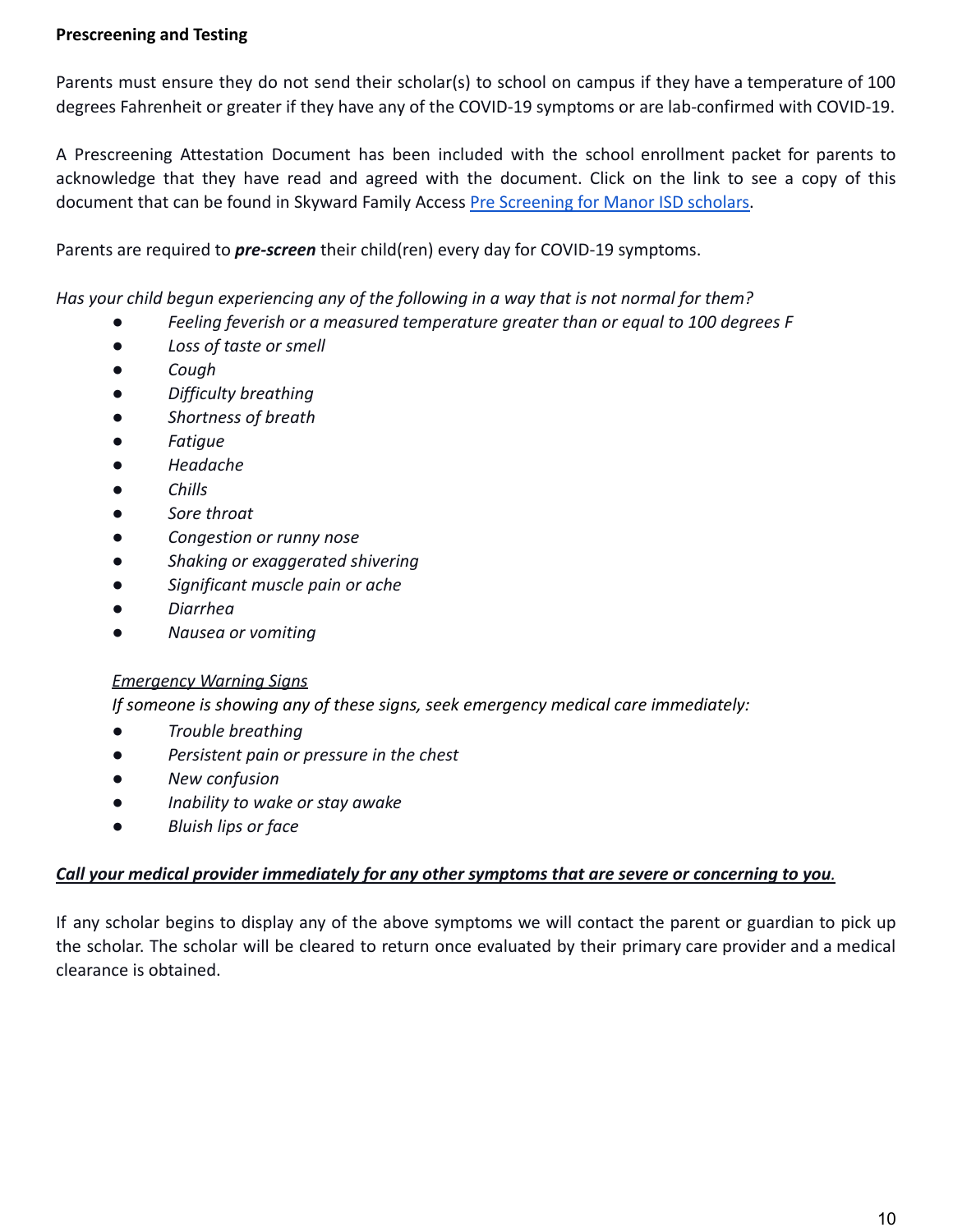# *Diagnosed with COVID-19*

In the case of a scholar who was diagnosed with COVID-19, the scholar may return to campus when all three of the following criteria are met:

- (a) At least one day (24 hours) has passed since recovery (resolution of fever without the use of fever-reducing medications);
- (b) The scholar has improvement in symptoms (e.g., cough, shortness of breath); and
- (c) At least ten days have passed since symptoms first appeared.

# *Symptoms of COVID-19 - No Medical evaluation or COVID-19 Test*

In the case of a scholar who has symptoms that could be COVID-19 and who is not evaluated by a medical professional or tested for COVID-19, the scholar is assumed to have COVID-19, and the scholar may not return to the campus until the scholar has completed the same three-step set of criteria listed above.

# *Symptoms of COVID-19 - Medical Evaluation or COVID-19 Test*

If the scholar has symptoms that could be COVID-19 and wants to return to campus they can return early if they receive a doctor's note stating an alternate diagnosis or symptoms are not related to COVID-19, or they receive a negative test result from a COVID-19 test.

# **[Manor ISD COVID-19 Rapid Testing](https://www.manorisd.net/domain/1767)**

COVID-19 Rapid Testing will continue through October 3, 2021. Manor ISD will continue to collaborate with TEA and update families as needed. COVID-19 testing will be located at Manor Excel Academy by appointment only. Testing hours will be 9 AM to 12 PM and 1PM to 3PM. Please remain in your vehicle and call the COVID-19 testing curbside phone number.

**Case Review and Reporting for School-Based Exposure**

- Upon notification of a positive COVID-19 case, the campus POC will notify the Chief of Schools.
- The [COVID-19 Reporting Form](https://forms.gle/xhr7YUNLktaNY6M36) will be completed and submitted to the Chief Schools Officer to begin the case review process.
- Any scholar noted to have exposure or symptoms of COVID-19, or a positive test confirmed COVID-19 result, must remain off campus until they meet the criteria below for re-entry:

(a) At least one day (24 hours) has passed since recovery (resolution of fever without the use of fever-reducing medications);

- (b) The individual has improvement in symptoms (e.g., cough, shortness of breath); and
- (c) At least 10 days have passed since symptoms first appeared.
- The COVID-19 Campus Point of Contact (CPOC) will identify all close contacts
- *All athletes that have been diagnosed with COVID-19 must be cleared by their physician prior to returning to play. For more information, please refer to the [UIL Physician Clearance for Athletics and](https://www.uiltexas.org/policy/2021-22-policy-info/2021-2022-uil-risk-mitigation-guidelines) [Marching Band](https://www.uiltexas.org/policy/2021-22-policy-info/2021-2022-uil-risk-mitigation-guidelines) website.*
- *● All cases are reviewed individually and reported per Texas Education Agency (TEA) and Austin Public Health.* The Interim Director of Health and Wellness will notify the Austin Public Health Department and complete the weekly TEA reporting document.
- Any person(s) who may have been exposed will be notified the same day.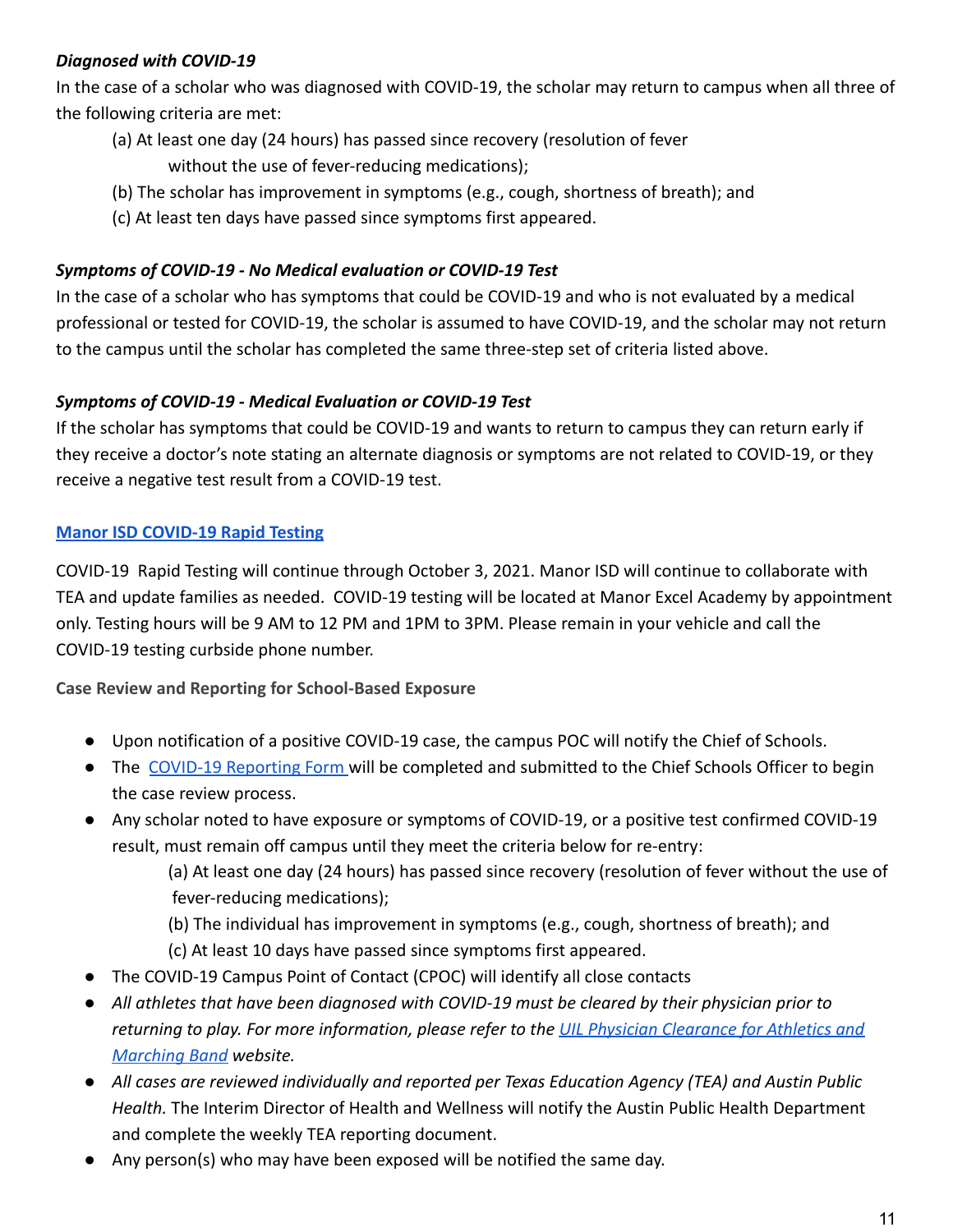● The district will follow primary care physician guidance for when a scholar may return to school.

### **COVID-19 Additional Guidance, Information and Resources**

# **[COVID-19 Information from the CDC](https://www.cdc.gov/coronavirus/2019-ncov/community/schools-childcare/k-12-guidance.html)**

### **Mental Health & Wellness Support**

All scholars may face additional stress and anxiety during this time period, and going back to school in the fall may raise some unexpected health issues. Teachers and support staff will be trained in recognizing mental health issues in both in-person and distance learning contexts. In addition, counselors will be providing "Trauma-Informed Classroom" training and ongoing support for staff at campus monthly faculty meetings.

Throughout the year, counselors will review, model, and teach innovative trauma-informed strategies for staff to use the most effective tools. These will include creating a safe environment, meeting scholars where they are, and maintaining a clear, predictable routine to provide a sense of stability. Counselors will focus on an inclusive community by continuing to participate in "No Place for Hate" in partnership with ADL Austin.

Scholar guidance and counseling lessons will focus on having a growth mindset and practicing self-efficacy, which will help scholars develop confidence in the ability to exert control over one's own motivation, behavior, and social environment. If a scholar needs additional support, the campus counselors will provide support and /or refer to mental health service providers within the district.

# **Specialized Programs**

Every scholar with a disability is entitled to a free appropriate public education. Scholars receiving services through Section 504/Dyslexia or Special Education will receive the same access to high quality services as their peers without disabilities. All instructional and related services through special education will return to face-to-face instruction and learning. Manor ISD will provide special education and related services to scholars in accordance with their individualized education program (IEP). For any scholar in which this is not possible due to medical or health reasons, a contingency plan will be considered through an ARD Committee.

If you need a copy of your scholar's most recent IEP, please contact your school campus's ARD Facilitator.

For scholars entitled to FAPE under Section 504, services will be provided consistent with their Section 504 Individual Accommodation Plan (IAP). Dyslexia services will return to face-to-face instruction. For a copy of your scholar's Section 504 plan, contact your school campus Section 504 Coordinator.

All campuses will have the ability and option to continue ARD Committee and Section 504 Committee Meetings through virtual/remote meetings unless a parent requests and requires a face-to-face meeting.

ARD or Section 504 committee members who will meet face-to-face must complete and pass a COVID-19 pre-screening before attending a face-to-face meeting. If a committee member does not pass the screening process, the meeting will be rescheduled or transitioned to a virtual/remote meeting.

# *Maintenance of Safe and Healthy Facilities*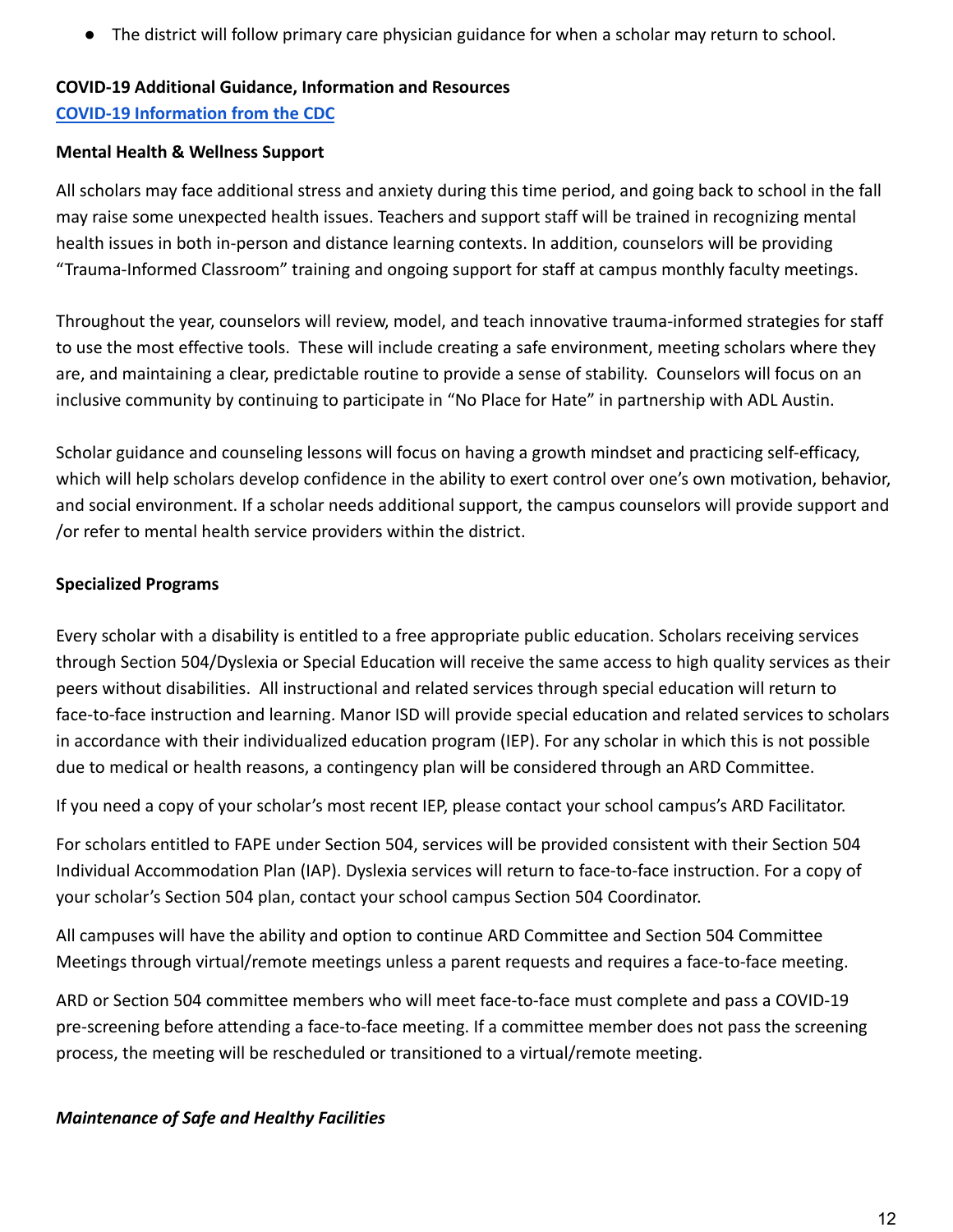### **Daily Cleaning**

In order to maintain a clean, safe environment all bathrooms on all school campuses will be cleaned hourly. Door handles and stair rails will also be cleaned hourly. Each school campus will be deep cleaned after scholars leave each day as well as days scholars are not on campus during the week. Building fogging, additional sanitizing and cleaning will also take place on the weekends, as needed. School campuses that have been exposed to a person with COVID-19 are subject to relocation on the school campus to fog, sanitize and disinfect thoroughly. Teachers will also be provided with sanitizing wipes or sanitizing spray to maintain clean classrooms throughout each day.

### **Deep Cleaning**

Sanitizing and cleaning for all classrooms and common areas will occur daily. However, where individuals are confirmed with COVID-19, deep cleaning will resume that includes disinfecting with fogging machines and sanitizing each area where a positive, confirmed case was reported.

### **Drinking Fountains - Water Bottle Hydration Stations**

Drinking fountains will remain off and water hydration stations have been installed so scholars can fill their bottles throughout the day. We are asking parents to have their scholars bring their own water bottles to school. To avoid cross-contamination, we request that elementary teachers write the scholars' names on the bottles and that secondary scholars write their names on their bottles.

### **Ventilation**

Manor ISD will have preventative maintenance schedules in place to allow for replacing filters to improve air quality according to HVAC standards.

### **Learning Platforms and Systems Support**

*It is our commitment that all scholars will have access to an appropriate device by the first day of school to provide access to ALL learning platforms.* All instructional staff and administrators will continue to receive professional development on remote learning platforms and systems, and on how to effectively switch between traditional and virtual learning for the 2021-22 school year. Helpful iTeach short "How to" videos will be posted on the [MISD Return to Learn support page](https://www.youtube.com/playlist?list=PLNChQlhMYeJ3aLbuEn-O4QF4L8HOpGHHB) to offer additional support for scholars and families.

Infrastructure systems are in place to provide security, access, and a safe environment to host innovative & rigorous instruction for all scholars.

### **Scholar Instructional Technology**

Scholars previously issued a District device (iPad/Chromebook/Laptop) are expected to bring that device fully charged and ready to begin the first day of instruction. It is the responsibility of the scholar and family to ensure that the device is in its proper position during transportation to and from the school as well as during the school day. The sharing of devices among scholars is prohibited.

A district device and/or MIFI(Internet Hotspots) will also be made available in the event a scholar must quarantine due to a COVID-19 exposure, thus allowing the scholar to continue to connect asynchronously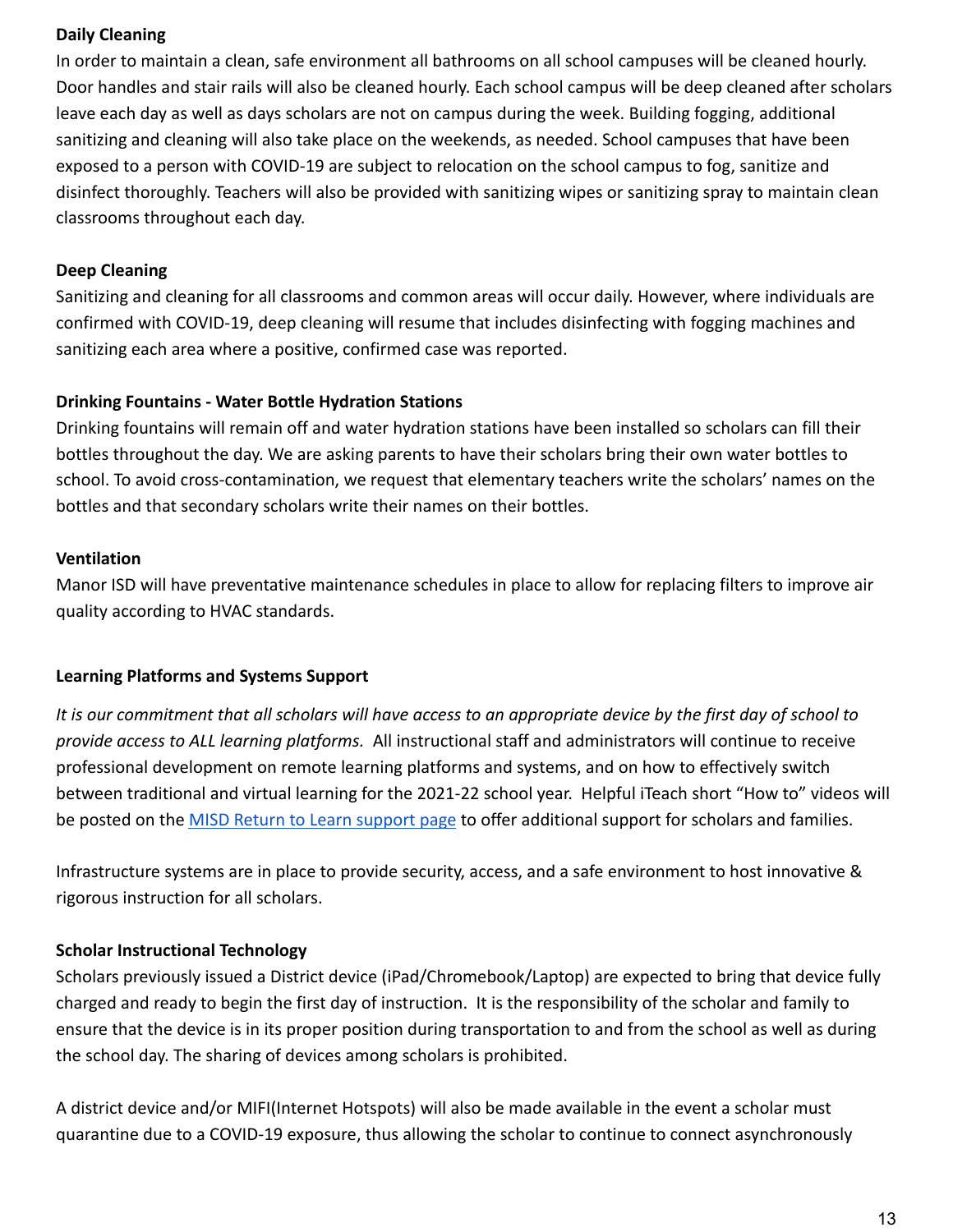through google classrooms and other Learning Management System (LMS) platforms. Please contact your school campus principal regarding potential needs and requests for a district device or MIFI.

# **Instructional Technology Support**

MISD Instructional Technology will train and support the school campus staff on how to assist scholars with retrieving passwords, accessing new software, and navigating the instructional learning systems and platforms. Teachers will support scholars in their classrooms to ensure all issues with devices are resolved. Technology issues that remain unresolved longer than 48 hours will be referred by the school principal or designee to the MISD Technology Department via MISD Help Desk Ticket.

# **Food & Nutrition Services**

All scholars in Manor ISD are eligible to receive free breakfast and lunch this school year. If school is in the full traditional mode, we will provide both breakfast and lunch but with additional attention to a new safety checklist and strict adherence to CDC recommendations which will include the use of gloves, optional face masks, and social distancing by staff. Food & Nutrition staff will also implement proper hand hygiene, cleaning & sanitizing kitchens as well as touched surfaces frequently. Customers & staff will maintain a 3-foot distance during meal service. Visual cues, such as tape on the ground or signs, will be placed to notify scholars and staff of where to stand during the process.

# *Additional safety measures that will occur on campus:*

- The Food Services Department will limit the handling of cash transactions and encourage all parents to submit funds online at <https://www.lunchmoneynow.com/lmnmnr/splash.php>. A la carte snack sales will be available in all schools.
- Cafeteria staff will check off the number of scholars that took a meal using a meal count form. The secondary schools will use markers to space out the scholars keeping them 3 feet apart as they go through the line.
- All waste will be bagged and placed outside the classroom door for pick up from the custodian for schools that offer breakfast in the classroom.
- Scholars will go through the lunch line while maintaining a distance of 3 feet from their peers at all elementary schools.
- Cafeterias will be practicing offer versus serve giving scholars the choice of entree and additional components.

### **Transportation**

The transportation plan for the district will operate the same as last year; however, there may be exceptions due to the multitude of scholar ridership. MISD will follow all TEA guidelines to include optional face masks, hand sanitizing, and bus ventilation as needed. These are briefly mentioned below and will be outlined in more detail as the start of school approaches.

- All drivers and passengers are not required to wear a mask, although it is optional for scholars to wear a mask if they chose to.
- Hand sanitizer will be mounted in the front of the bus for everyone to utilize.